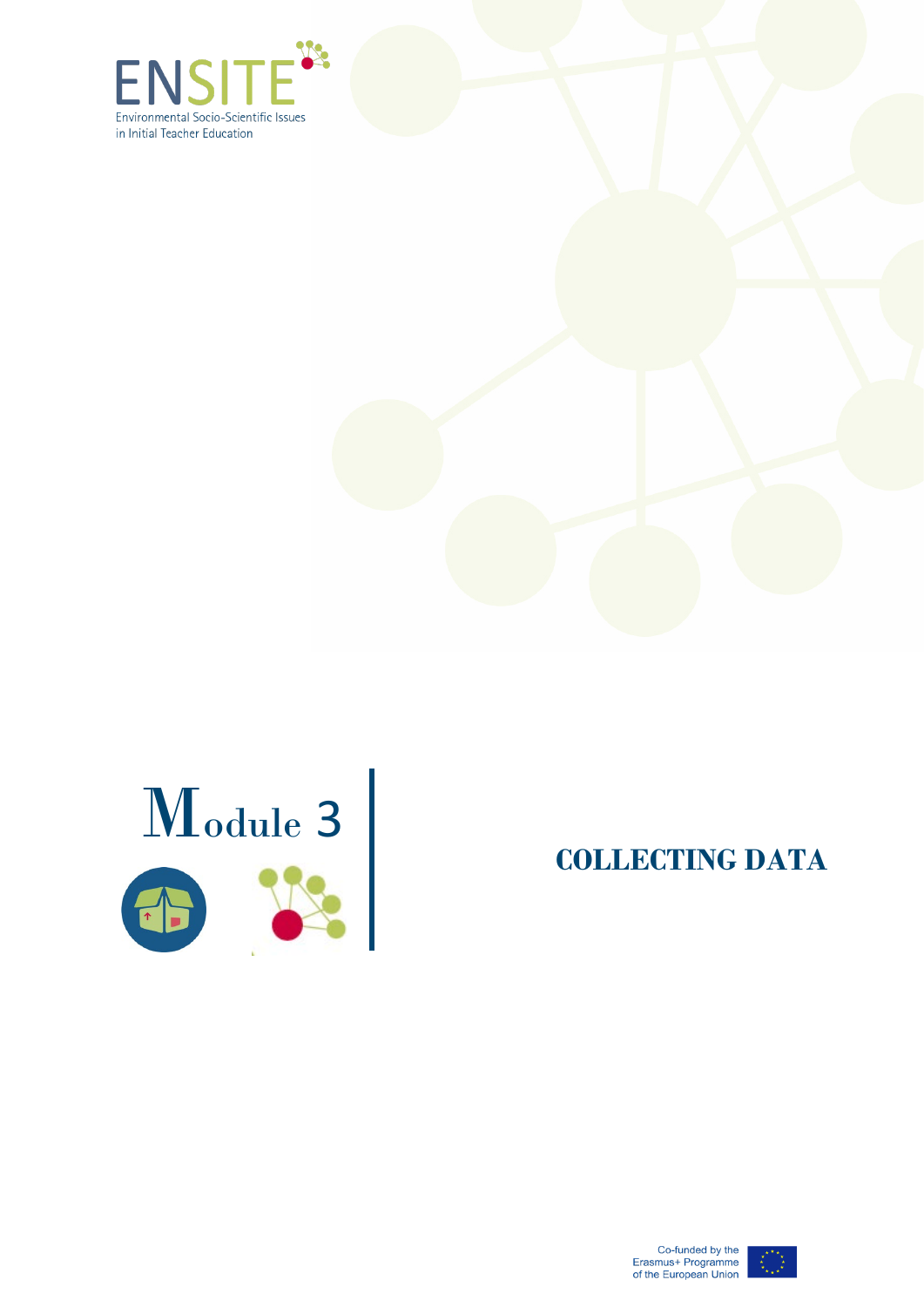

This outline is based on the work within the project Environmental Socio-Scientific Issues in Initial Teacher Education (ENSITE). Coordination: Prof. Dr. Katja Maaß, UNIVERSITY OF EDUCATION FREIBURG, Germany. Partners: UNIVERSITEIT UTRECHT, Netherlands; ETHNIKO KAI KAPODISTRIAKO PANEPISTIMIO ATHINON, Greece; UNIVERSITÄT KLAGENFURT, Austria; UNIVERZITA KARLOVA, Czech Republic; UNIVERSITA TA MALTA, Malta; HACETTEPE UNIVERSITY, Turkey; NORGES TEKNISK-NATURVITENSKAPELIGE UNIVERSITET NTNU, Norway; UNIVERSITY OF NICOSIA, Cyprus; INSTITUTE OF MATHEMATICS AND INFORMATICS AT THE BULGARIAN ACADEMY OF SCIENCE, Bulgaria; UNIVERZITA KONSTANTINA FILOZOFA V NITRE, Slovakia.

The project Environmental Socio-Scientific Issues in Initial Teacher Education (ENSITE) has received co -funding by the Erasmus+ programme of the European Union (grant no. 2019-1-DE01-KA203- 005046). Neither the European Union/European Commission nor the project's national funding agency DAAD are responsible for the content or liable for any losses or damage resulting of the use of these resources.

© ENSITE project (grant no. 2019-1-DE01-KA203-005046) 2019-2022, lead contributions by International Centre for STEM Education (ICSE) at the University of Education Freiburg, Germany. CC BY-NC-SA 4.0 license granted.







Pädagogische Hochschule Freiburg Université des Sciences de l'Education · University of Education

Co-funded by the Erasmus+ Programme of the European Union

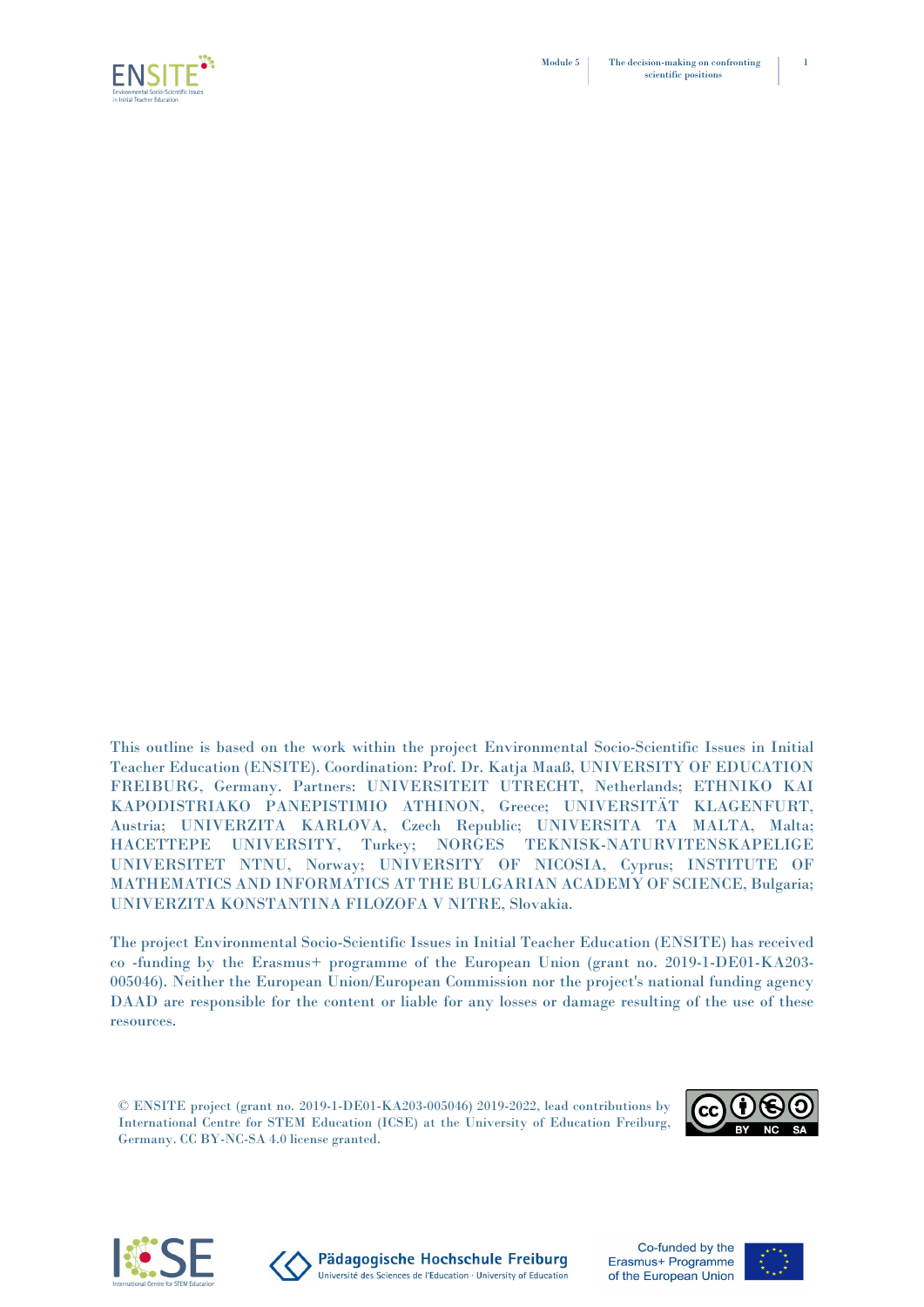



# **General overview and aim**

The aim of this module is to present a basic foundation for data collection and data analysis in the light of important socio-scientific data sources to be used in lectures and seminars for mathematics and science students in the initial teacher education (ITE).

Through this module, the pre-service teachers will develop competences in planning and carrying out experiments, surveys or interviews, in collecting, preparing and analyzing data and representing it according to the rules of statistical inference. They will learn about what needs to be considered when they start planning their data collection activities with the help of experiments (e.g. using the same framework conditions, making the experiments comparable), surveys (e.g. where and how to carry out a meaningful survey, what exactly to survey, etc.), questionnaires and interviews (which items are appropriate, which are not, and how to construct items), etc. In the next step, the students will learn how to represent data. This includes lists, tables and different methods for graphical data representations, measures of the center and spread and their respective pros and cons. Last but not the least, methods for data analysis will be discussed.



In this module, the emphasis is on connecting the socio-scientific issues which the ITE students research (like epidemic modelling) to data and statistics. The prospective teachers will learn how to use data and data modelling when explore and discuss specific socio-scientific issues (SSI).

Based on Module O1, the current Module O3 provides more details about data collection with respect to both learning for developing competences in dealing with environmental SSI and in teaching for acquiring the skills to educate and guide support their students in developing these competences. As part of the module, has links to Modules O2 (media data), O4 (Analyzing big data) and O5 (Decision-making), as well as to Module O8 (Beliefs on teaching environmental SSI) are provided.



## **Learning Outcomes**

The prospective teachers are expected to acquire the following competences:

- Dealing with the essential data analysis methods learned
- Applying the data analysis methods learned in specific examples of related to environmental issues data sources

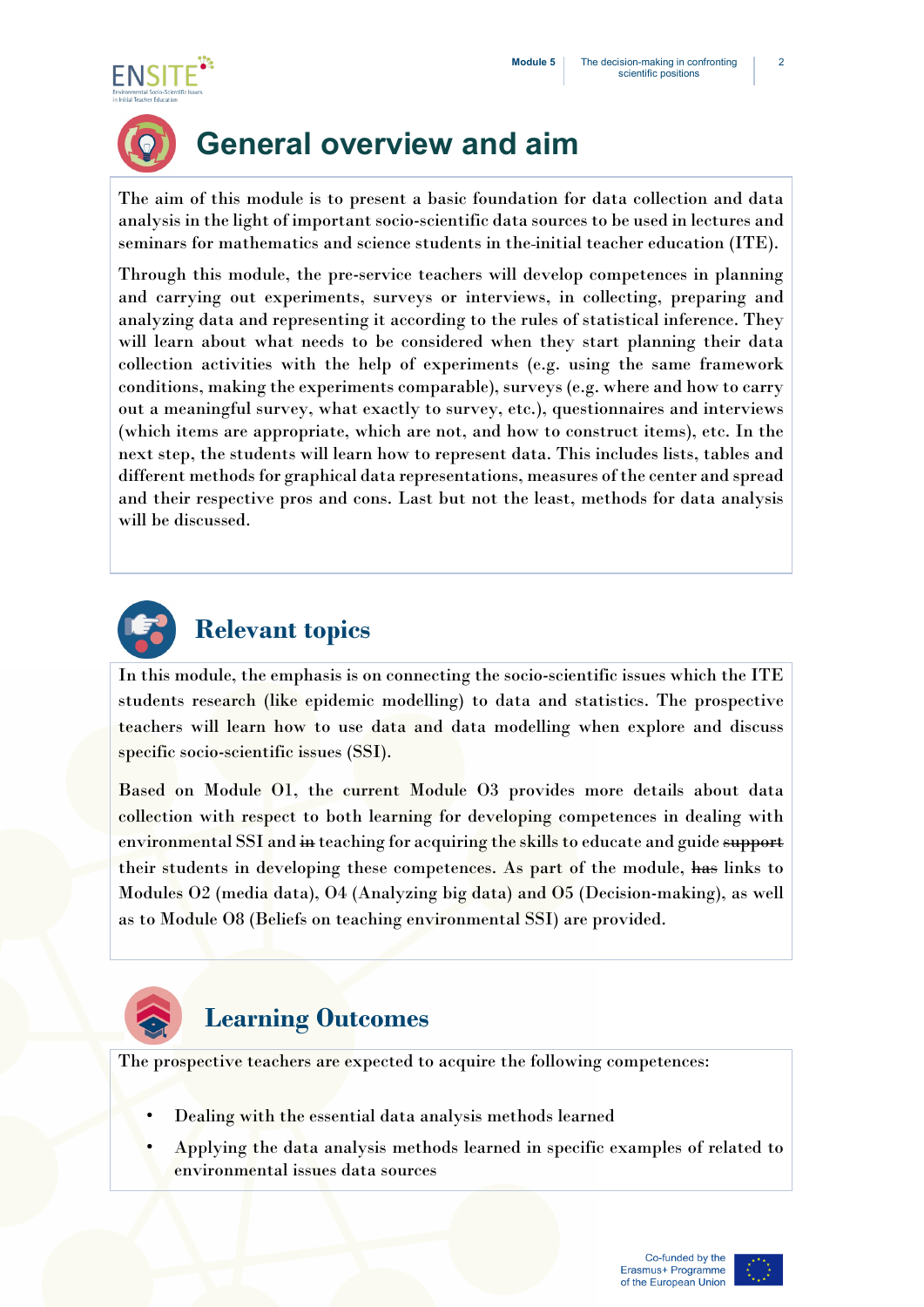

- Ability to provide meaningful reflections to social life
- Solid knowledge on basic data analysis concepts: sample, population, descriptive statistics, statistical inference
- Skills for planning and carrying out data collection for experiments, surveys and or interviews
- Step-by-step dealing with data from surveys and interviews regarding their reliable collection, analysis and relevant inference
- Using different methods to represent data
- Identifying the incorrect use of survey inference in examples of political elections, drug approval, climate change, and others
- Comparing the applicability and effectiveness of various methods of dealing with environmental survey data
- Self-confidence in applying data analysis in the correct way
- Critical thinking towards media data reports followed from O2
- Adopting various strategies for decision-making
- In-depth understanding of all steps of the decision-making process from carrying it out through the evaluation of the conditions to the interpretation of results, as well as pointing out the possible consequences



# **Flowchart and Module plan**

The module involves three sections which are structured according to the different activities they comprise. The module includes 360 minutes of sessions and 90 minutes of homework. On their side, the sessions include lecture parts, group discussions, student presentations and lab work structured in time as follows:

- Introduction to the topic through an Example about epidemic data: 90 min
- Basic principles for Collecting data: 90 min
- Application tasks (worksheets included): 180 min



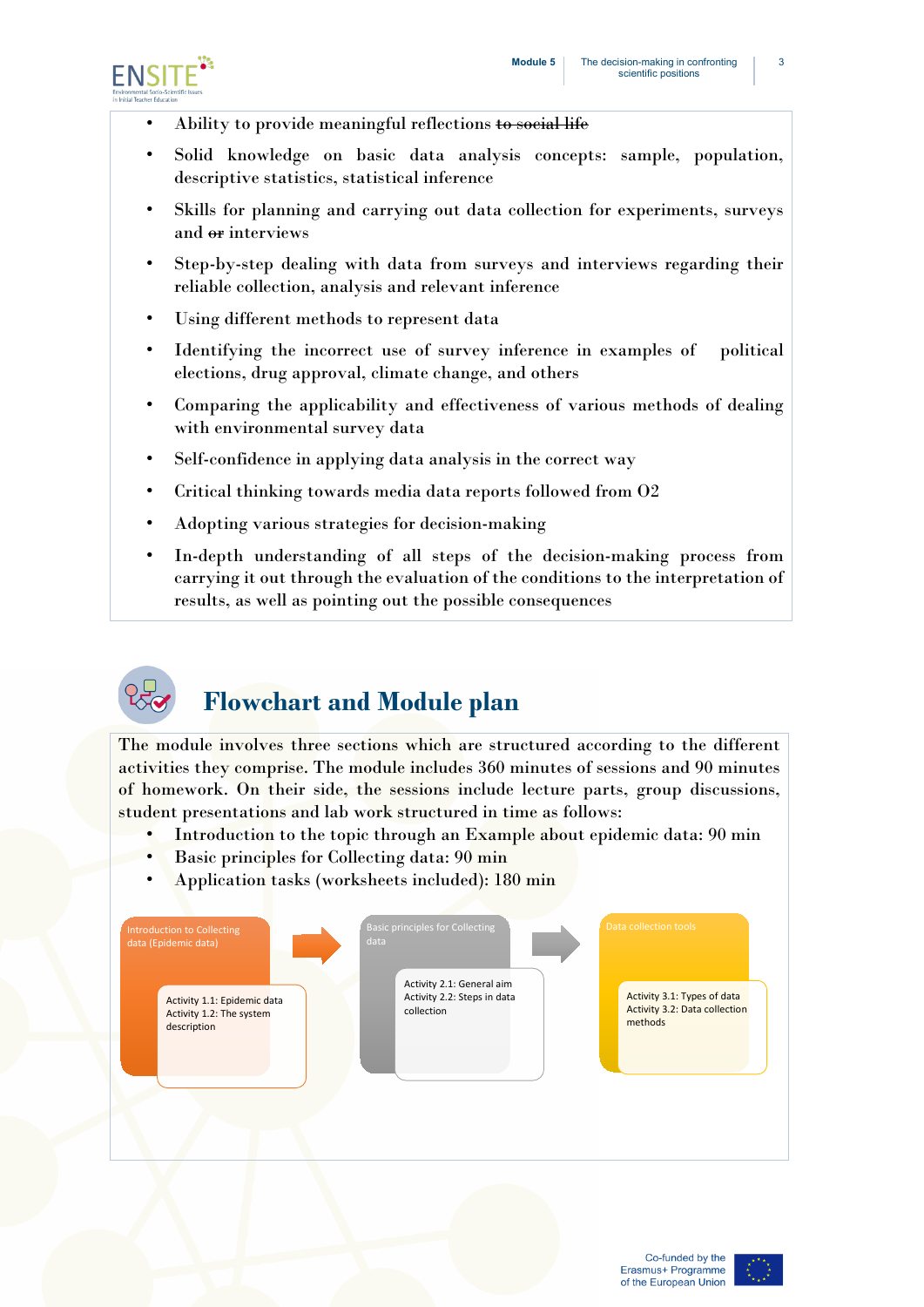

#### • **1. Epidemic data**

#### **1.1 General aim**



![](_page_4_Picture_6.jpeg)

Duration: 45 minutes

The future teachers share their knowledge on the COVID-19 pandemic as an unprecedented global health emergency. It offers an example of why scientific literacy, conceptualized broadly to include science concepts, the nature of scientific evidence, and ideas about how science works is so critical. We contend that it is essential for science education to support all learners in exploring complex issues like the COVID-19 pandemic. Learning experiences should help students develop science understandings associated with these issues and how science can inform solutions and personal decision-making.

![](_page_4_Picture_9.jpeg)

Societal issues with important connections to science such as COVID-19 are part of a broader class of problems known as Socio-Scientific Issues (SSI). Our team works to create science learning opportunities contextualized in SSI with the goal of helping students develop scientific literacy and ultimately becoming better prepared for responsibly negotiating complex challenges.

In response to COVID-19, we have partnered with several high school science teachers to create a set of SSI-based learning activities to help students learn about the science of coronavirus while engaging in epistemic practices. We use the term "practice" to denote activity that requires both disciplinary ideas and skills. Practices, such as modeling and systems thinking, are designated as "epistemic" because they are knowledge-building.

Our goal is to create an SSIbased module using the COVID-19 pandemic as the

virus with a reproduction number of 2 spreads

![](_page_4_Figure_14.jpeg)

curricular anchor. The module will help students learn about 2019-nCoV and other

![](_page_4_Picture_18.jpeg)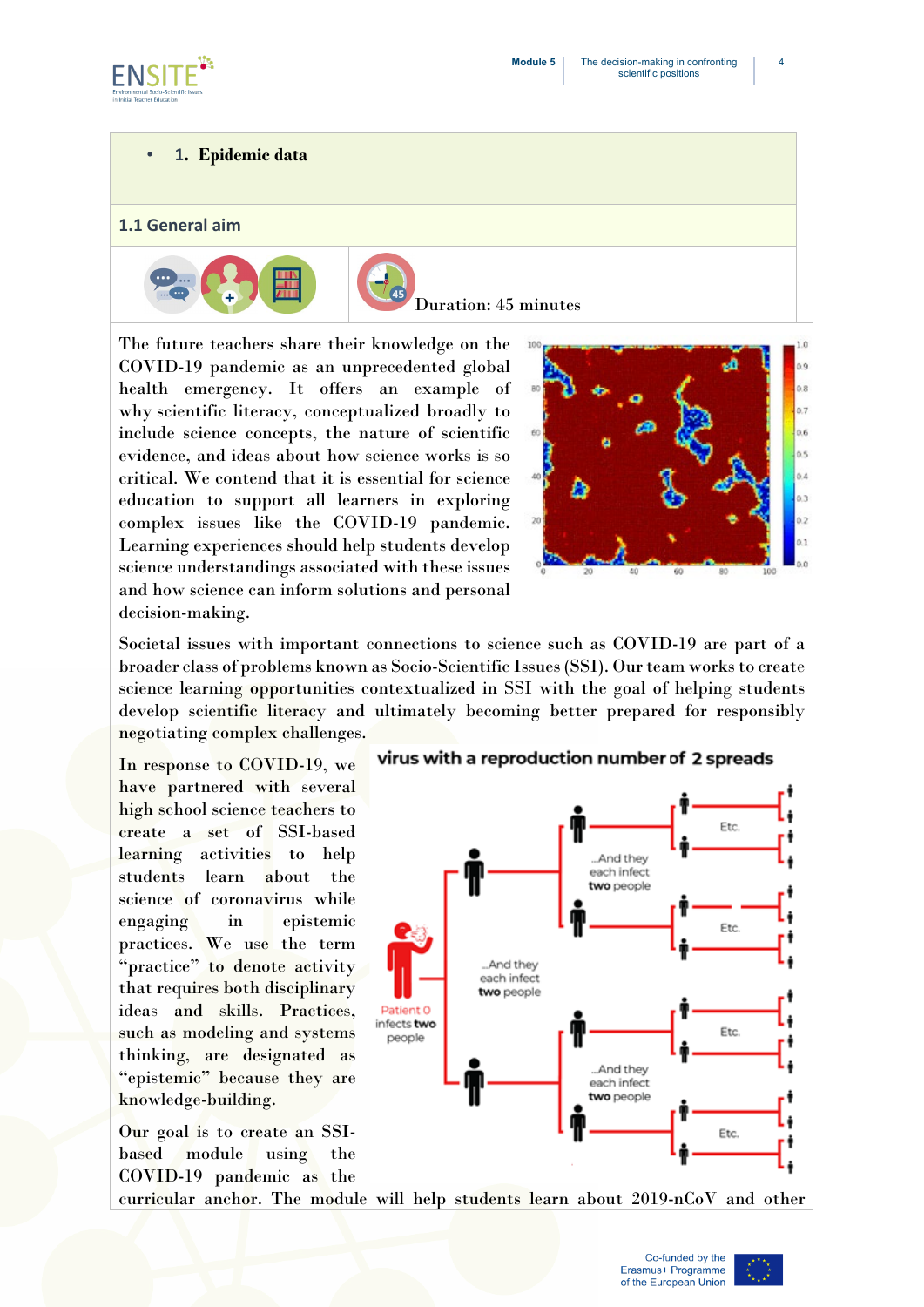![](_page_5_Picture_1.jpeg)

infectious viruses, how they spread, what societies can do to limit their emergence and stem their spread. A key focus of the module will be student engagement in modeling practices as they make sense of the pandemic and how to respond to it. We share the individual activities and encourage teachers to use them as they see fit (and let us know how it goes).

An SIR model is an epidemiological model that computes the theoretical number of people infected with a contagious illness in a closed population over time. The name of this class of models derives from the fact that they involve coupled equations relating the number of susceptible people  $S(t)$ , number of people infected  $I(t)$ , and number of people who have recovered  $R(t)$ . The model studies the number of individuals in these three categories over time. Since we assume a fixed-size population, the sum of the number of individuals in all three categories is constant. So all changes in our system occur because the individuals move from one category to another.

#### **1.2 The system description:**

1) Recovered remain recovered once they enter this category. Infectives either stay infectives or they become recovered.

2)The model assumes that in each period there is a fixed part of infectives that become recovered. We name this part "healing rate" h.

3) Susceptibles either become infectives or they remain susceptibles. They become infectives by making contact with an infected individual. The new infected individuals are calculated as a part of susceptibles depending on the "contact probability" p.

Therefore, for any given susceptible individual, the probability of not becoming infected is  $(1-p)^l$ . The probability of becoming infected = 1 - the probability of not becoming infected =  $1 - (1 - p)^l$ . Thus, the number of susceptible individuals becoming infected in any period is equal to S  $x(1-(1-p)^l)$ . The SIR diagram below shows how individuals move through each compartment in the model.

![](_page_5_Figure_9.jpeg)

**Purpose:** The activity presents to the SSI students a mathematical model of a spread of a virus through a human population. Like other models used by the scientists, this one is also based on specific data that describes the phenomenon of the virus spread. In this activity, students use a mathematical model, programmed within a spreadsheet (Google Sheets), to explore viral transmission and exponential growth. It enables comparisons of viruses with different reproduction numbers (R0) numerically and graphically. The activity challenges students to think through various implications of the model and to consider strategies for reducing R0 for a virus and the associated impacts and viral transmission.

![](_page_5_Picture_12.jpeg)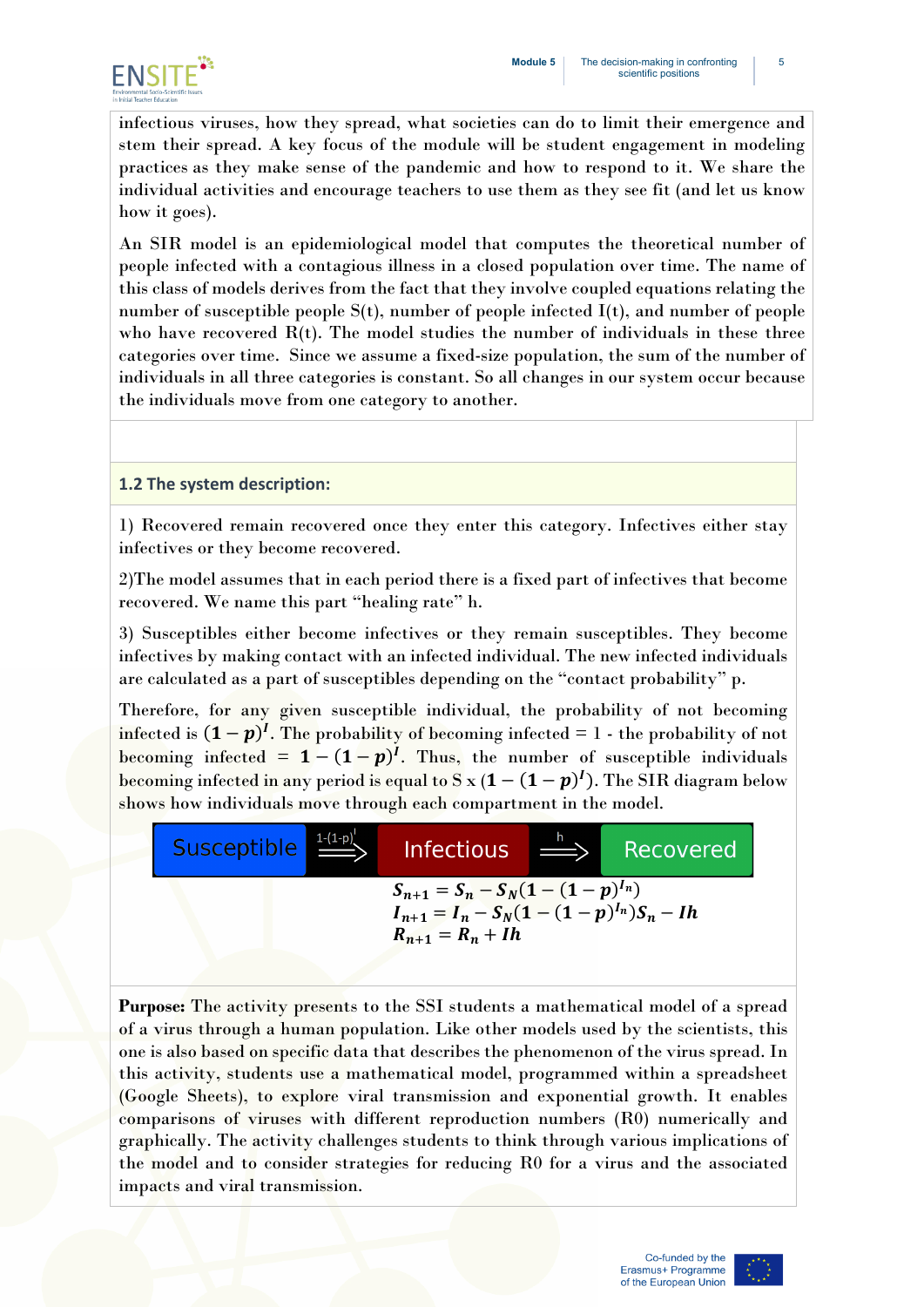![](_page_6_Picture_0.jpeg)

#### **2. Basic principles for Collecting data**

#### **2.1 General aim**

![](_page_6_Picture_4.jpeg)

In the process of conducting a research project, the method you choose to collect your data is one of the most critical decisions you'll make. The intention is to introduce some facts about data collection in everyday life concerning SSI problems. It's important to know the different methods of data collection in order to make an objective and informed decision on the optimal collection approach to get the information you need. Also, being knowledgeable about the different collection methods enables you to better understand data that was collected in a method that is not necessarily in your interest.

**Data collection is** as a systematic process of gathering observations or measurements. Whether you are performing research for social or scientific purposes, data collection allows you to gain first-hand knowledge and original insights into your research problem. While methods and aims may differ between fields, the overall process of data collection remains largely the same. Before you begin collecting data, you need to consider:

- The aim of the research
- The type of data that you will collect
- The methods and procedures you will use to collect, store, and process the data.

#### **Focus**

| - Describe program model<br>- Define purpose       | <b>Collect data</b>                    |                                                                          |                                                                     |
|----------------------------------------------------|----------------------------------------|--------------------------------------------------------------------------|---------------------------------------------------------------------|
| - Determine use/users<br>- Determine key questions | - Identify sources<br>- Select methods | <b>Analyse &amp; Interpret</b>                                           |                                                                     |
| - Select indicators<br>- Determine design          | - Pilot test<br>- Set schedule         | - Process data<br>- Analyse                                              | <b>Use</b>                                                          |
|                                                    | - Determine sample                     | - Interpret data<br>- What did you learn?<br>- What are the limitations? | - Share findings<br>- Use decision making<br>- Determine next steps |

This session serves as introduction to the basic principles for data collection and data analysis in the context of environmental data sources to be used in lectures and seminars for mathematics and science students in the initial teacher education. It contributes to the achievement of the following learning outcomes:

- Raising the awareness of future teacher concerning the necessity for learning data collection principles
- Importance of the plan for carry out data collection.

![](_page_6_Picture_16.jpeg)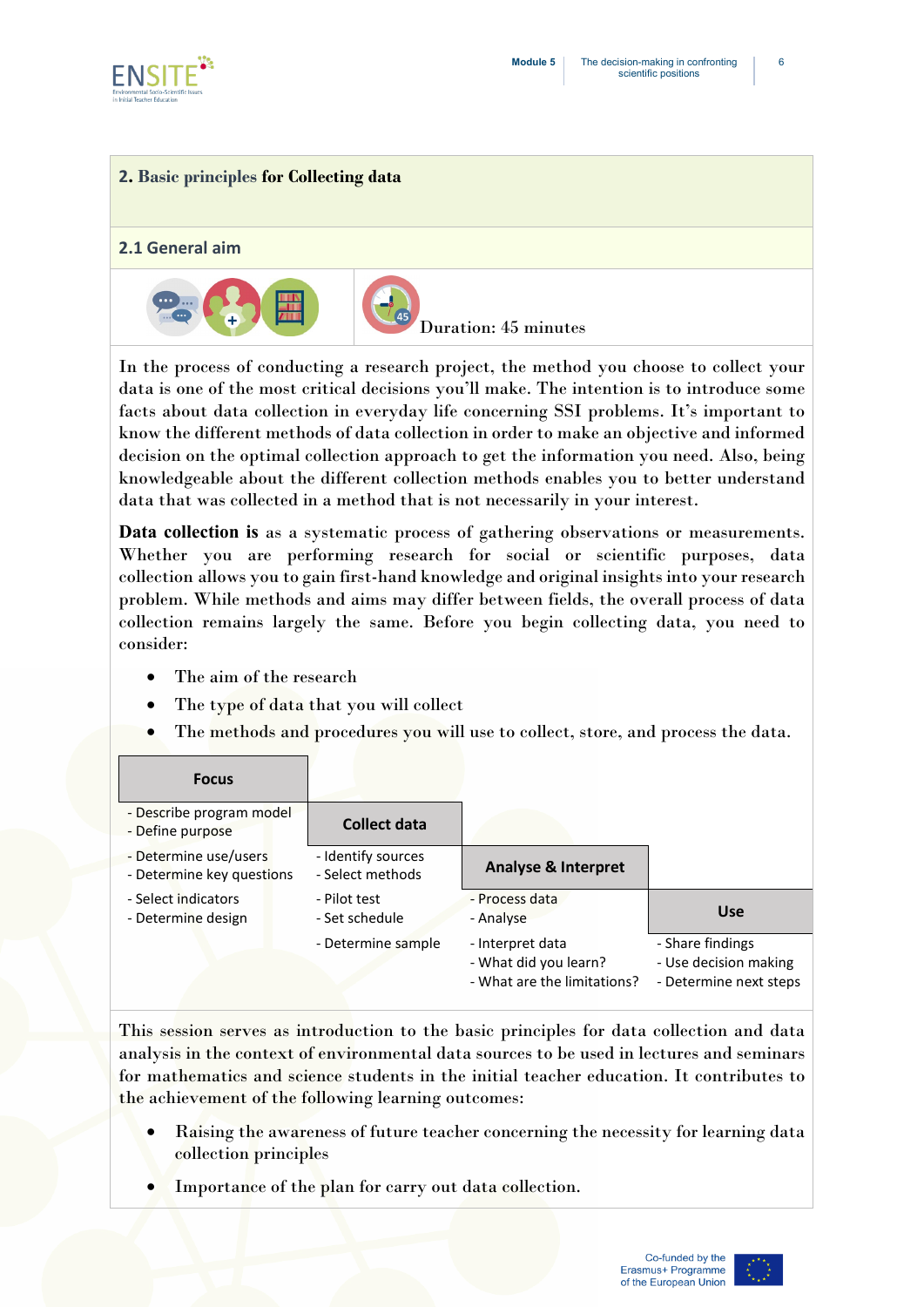![](_page_7_Picture_1.jpeg)

#### ESSENTIAL QUESTIONS

What sort of methodological considerations are necessary to collect data in your educational context?

What methods of data collection will be most effective for your study?

What are the affordances and limitations associated with your data collection methods?

What does it mean to triangulate data, and why is it necessary?

As you develop an action plan for your action research project, you will be thinking about the primary task of conducting research, and probably contemplating the data you will collect. It is likely you have asked yourself questions related to the methods you will be using, how you will organize the data collection, and how each piece of data is related within the larger project.

#### **2.2 Steps in data collection**

![](_page_7_Picture_9.jpeg)

In this activity, the students will realize the essential rules for collecting high-quality data that is relevant to someone's purposes.

#### **Step 1: Define the aim of your research**

Before you start the process of data collection, you need to identify exactly what you want to achieve. You can start by writing a [problem statement:](https://www.scribbr.com/research-process/problem-statement/) what is the practical or scientific issue that you want to address and why does it matter?

Next, formulate one or more [research questions](https://www.scribbr.com/research-process/research-questions/) that precisely define what you want to find out. Depending on your research questions, you might need to collect [quantitative or qualitative data.](https://www.scribbr.com/methodology/qualitative-quantitative-research/)

#### **Step 2: Choose your data collection method**

Based on the data you want to collect, decide which method is best suited for your research.

- Experimental research is primarily a quantitative method.
- Interviews/focus groups and ethnography are qualitative methods.
- Surveys, observations, archival research and secondary data collection can be quantitative or qualitative methods.

Carefully consider what method you will use to gather data that helps you directly answer your research questions.

#### **Step 3: Plan your data collection procedures**

![](_page_7_Picture_22.jpeg)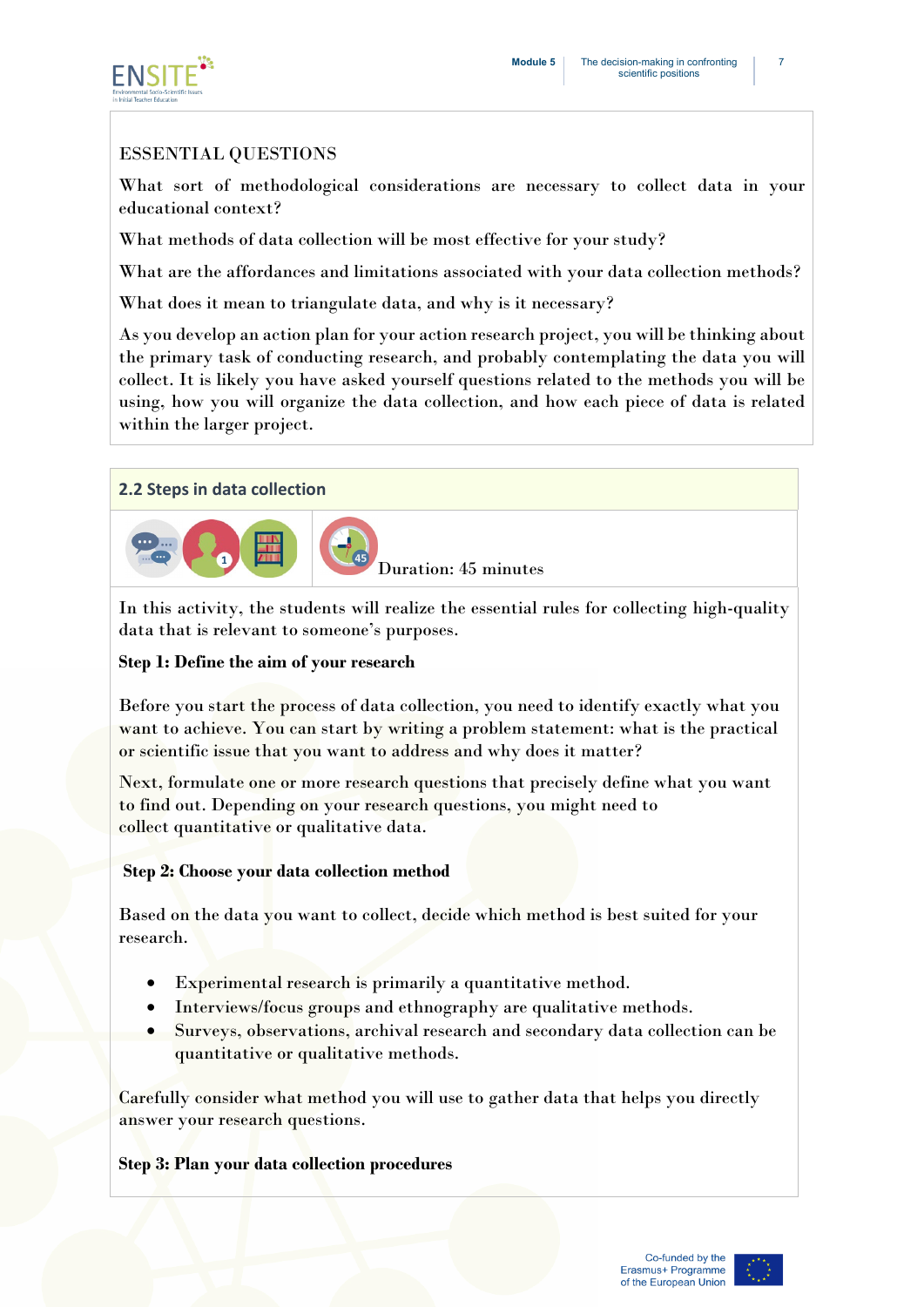![](_page_8_Picture_1.jpeg)

When you know which method(s) you are using, you need to plan exactly how you will implement them. What procedures will you follow to make accurate observations or measurements of the variables you are interested in? For instance, if you're conducting surveys or interviews, decide what form the questions will take; if you're conducting an experiment, make decisions about your experimental design.

**Operationalization.** Sometimes your variables can be measured directly while often you'll be interested in collecting data on more abstract concepts or variables that can't be directly observed. Operationalization means turning abstract conceptual ideas into measurable observations. When planning how you will collect data, you need to translate the conceptual definition of what you want to study into the operational definition of what you will actually measure.

**Sampling.** You may need to develop a sampling plan to obtain data systematically. This involves defining a population, the group you want to draw conclusions about, and a sample, the group you will actually collect data from. Your sampling method will determine how you recruit participants or obtain measurements for your study. To decide on a sampling method you will need to consider factors like the required sample size, accessibility of the sample, and timeframe of the data collection.

**Standardizing procedures.** If multiple researchers are involved, write a detailed manual to standardize data collection procedures in your study. This means laying out specific step-by-step instructions so that everyone in your research team collects data in a consistent way. This helps ensure the [reliability](https://www.scribbr.com/methodology/types-of-reliability/) of your data, and you can also use it to replicate the study in the future.

**Creating a data management plan.** Before beginning data collection, you should also decide how you will organize and store your data.

- If you are collecting data from people, you will likely need to anonymize and safeguard the data to prevent leaks of sensitive information (e.g. names or identity numbers).
- If you are collecting data via interviews or pencil-and-paper formats, you will need to perform [transcriptions](https://www.scribbr.com/methodology/transcribe-interview/) or data entry in systematic ways to minimize distortion.
- You can prevent loss of data by having an organization system that is routinely backed up.

#### **Step 4: Collect the data**

Finally, you can implement your chosen methods to measure or observe the variables you are interested in. To ensure that high quality data is recorded in a systematic way, here are some best practices:

- Record all relevant information as and when you obtain data. For example, note down whether or how lab equipment is recalibrated during an experimental study.
- Double-check manual data entry for errors.

![](_page_8_Picture_15.jpeg)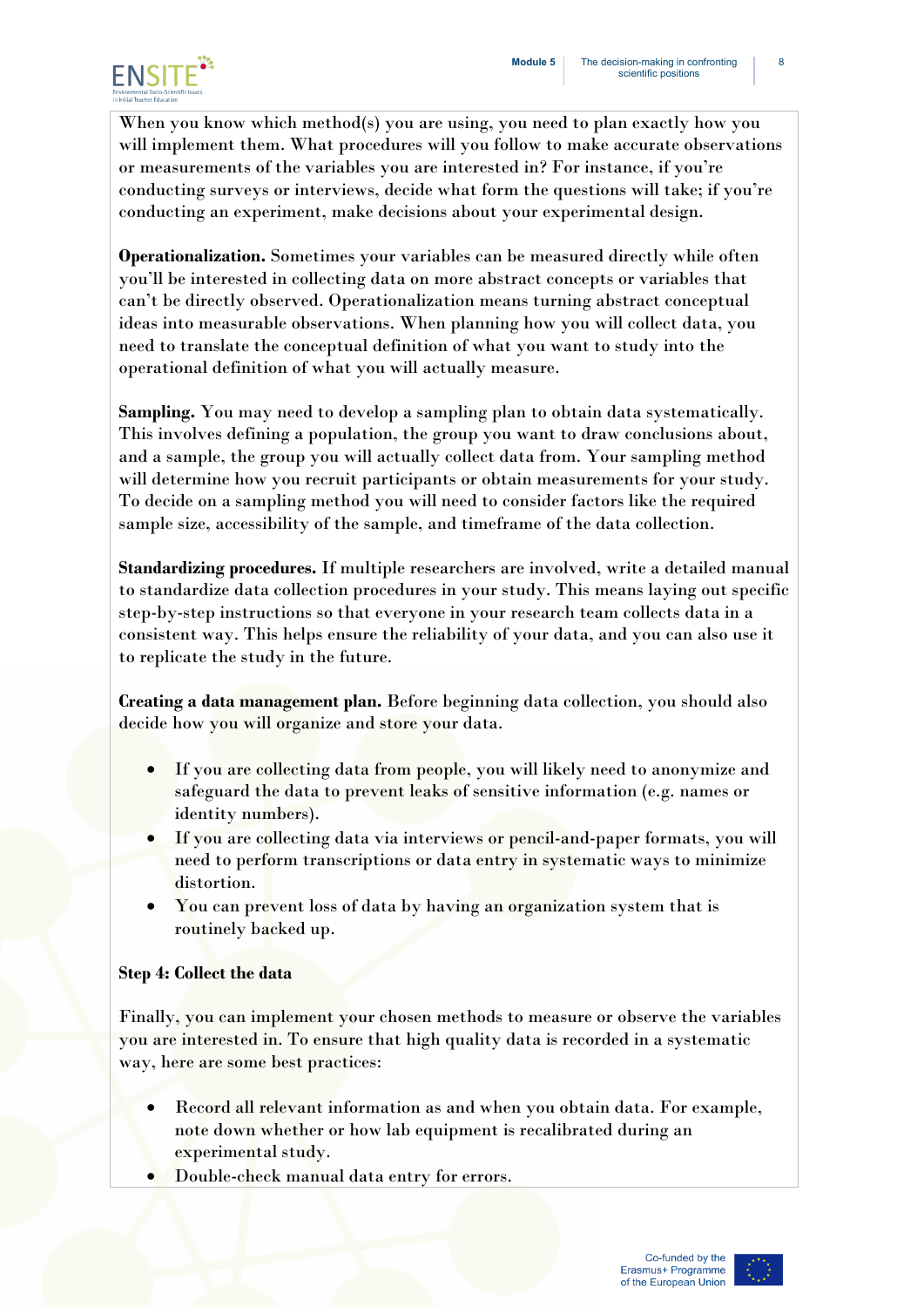![](_page_9_Picture_1.jpeg)

• If you collect quantitative data, you can assess the [reliability and validity](https://www.scribbr.com/methodology/reliability-vs-validity/) to get an indication of your data quality.

This session serves as introduction to the basic steps in data collection. It contributes to the achievement of the following learning outcomes:

- Importance of the plan for carry out data collection in experiments, surveys or interviews
- How to deal with survey data in general: Steps needed to deal with collecting data, analysis and inference from them.

# **3. Data collection tools 3.1 Types of data**  Duration: 45 minutes

The data collection methods have originated from a variety of disciplines, which has resulted in a variety of research frameworks to draw upon. The challenge for teachers is to develop a research plan and related activities that are focused and manageable to study. Relying on subjective knowledge enables teachers to engage more effectively as researchers in their educational context. Teachers especially rely on this subjective knowledge in educational contexts to choose data collection methodologies.

**Thinking about Types of Data.** Whether the research design is qualitative, quantitative or mixed-methods, it will determine the methods or ways you use to collect data. Qualitative research designs focus on collecting data that is relational, interpretive, subjective, and inductive; whereas a typical quantitative study, collects data that are deductive, statistical, and objective.

The goal of qualitative data collection is to build a complex and nuanced description of social scientific problems from multiple perspectives. The flexibility and ability to use a variety of data collection techniques encompasses a distinct stance on research. Qualitative researchers are able to capture conversations and everyday language, as well as situational attitudes and beliefs. Qualitative data collection is able to be fitted to the study, with the goal of collecting the most authentic data, not necessarily the most objective. Quantitative research depends upon structure and is bounded to find relationship among variables and units of measurement. Quantitative research helps make sense of large amounts of data. Both quantitative and qualitative research help us address education challenges by better identifying what is happening, with the goal of identifying why it is happening, and how we can address it.

**Types of data.** Data are organized into two broad categories: qualitative and quantitative.

![](_page_9_Picture_12.jpeg)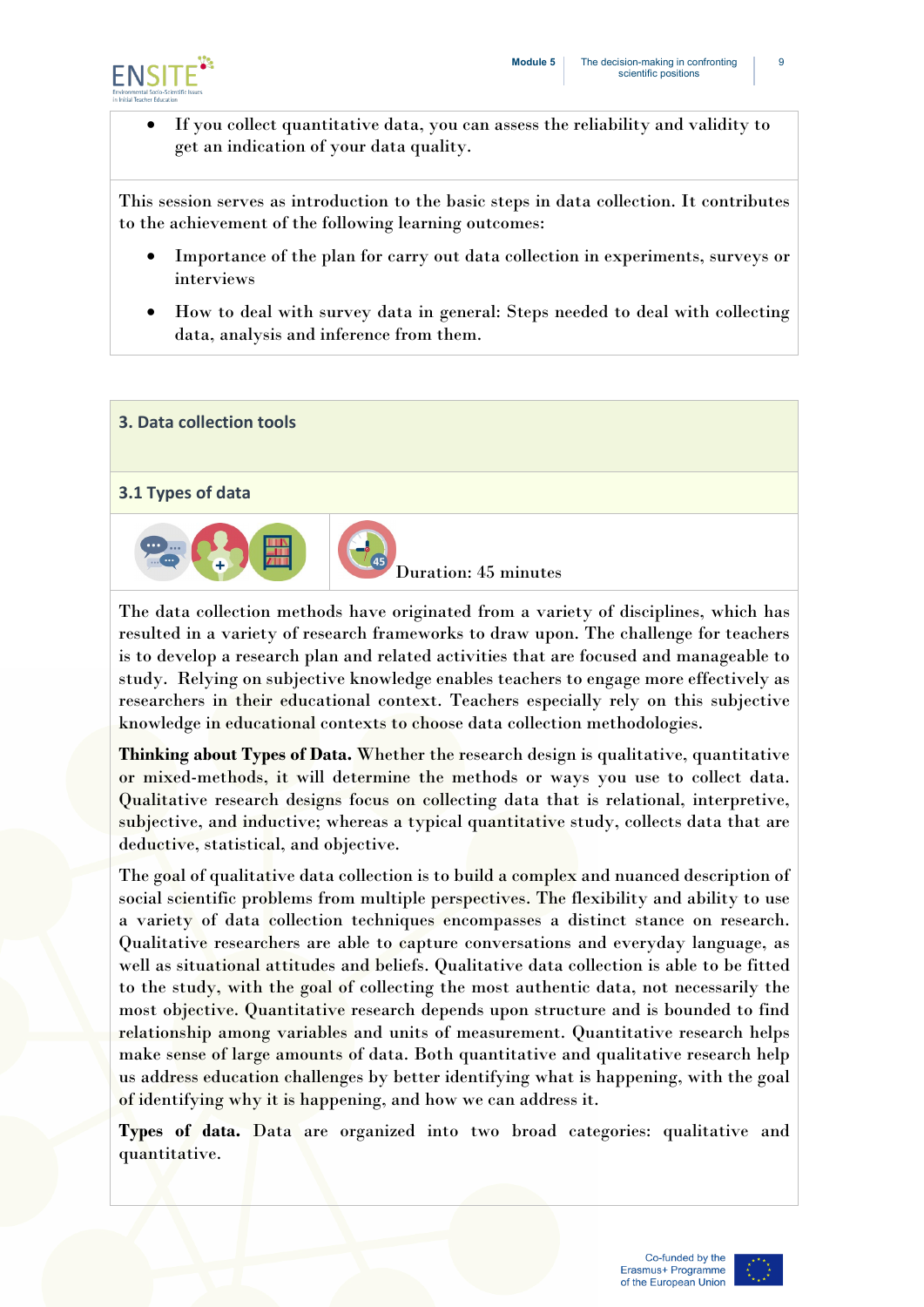![](_page_10_Picture_1.jpeg)

**Qualitative Data:** Qualitative data are mostly non-numerical and usually descriptive or nominal in nature. This means the data collected are in the form of words and sentences. Often (not always), such data captures feelings, emotions, or subjective perceptions of something. Qualitative approaches aim to address the 'how' and 'why' of a program and tend to use unstructured methods of data collection to fully explore the topic. Qualitative questions are open-ended. Qualitative methods include focus groups, group discussions and interviews. Qualitative approaches are good for further exploring the effects and unintended consequences of a program. They are, however, expensive and time consuming to implement. Additionally the findings cannot be generalized to participants outside of the program and are only indicative of the group involved.

Qualitative data collection methods play an important role in impact evaluation by providing information useful to understand the processes behind observed results and assess changes in people's perceptions of their well-being. Furthermore qualitative methods can be used to improve the quality of survey-based quantitative evaluations by helping generate evaluation hypothesis; strengthening the design of survey questionnaires and expanding or clarifying quantitative evaluation findings. These methods are characterized by the following attributes:

- they tend to be open-ended and have less structured protocols;
- they rely more heavily on interactive interviews; respondents may be interviewed several times to follow up on a particular issue, clarify concepts or check the reliability of data;
- they use triangulation to increase the credibility of their findings);
- generally their findings are not generalizable to any specific population, rather each case study produces a single piece of evidence that can be used to seek general patterns among different studies of the same issue.

Regardless of the kinds of data involved, data collection in a qualitative study takes a great deal of time. The researcher needs to record any potentially useful data thoroughly, accurately, and systematically, using field notes, sketches, audiotapes, photographs and other suitable means. The data collection methods must observe the ethical principles of research. The qualitative methods most commonly used in evaluation can be classified in three broad categories:

- In-depth interview
- Observation methods
- Document review.

**Quantitative Data:** Quantitative data is numerical in nature and can be mathematically computed. Quantitative data measure uses different scales, which can be classified as nominal scale, ordinal scale, interval scale and ratio scale. Often (not always), such data includes measurements of something. Quantitative approaches address the 'what' of the program. They use a systematic standardized approach and employ methods such as surveys and ask questions. Quantitative approaches have the advantage that they are cheaper to implement, are standardized so comparisons can be easily made and the size of the effect can usually be measured. Quantitative approaches however are limited in their capacity for the investigation and explanation of similarities and unexpected differences. It is important to note that for peer-based programs quantitative data collection approaches often prove to be difficult to implement for agencies as lack of necessary resources to ensure rigorous implementation of surveys and frequently

![](_page_10_Picture_14.jpeg)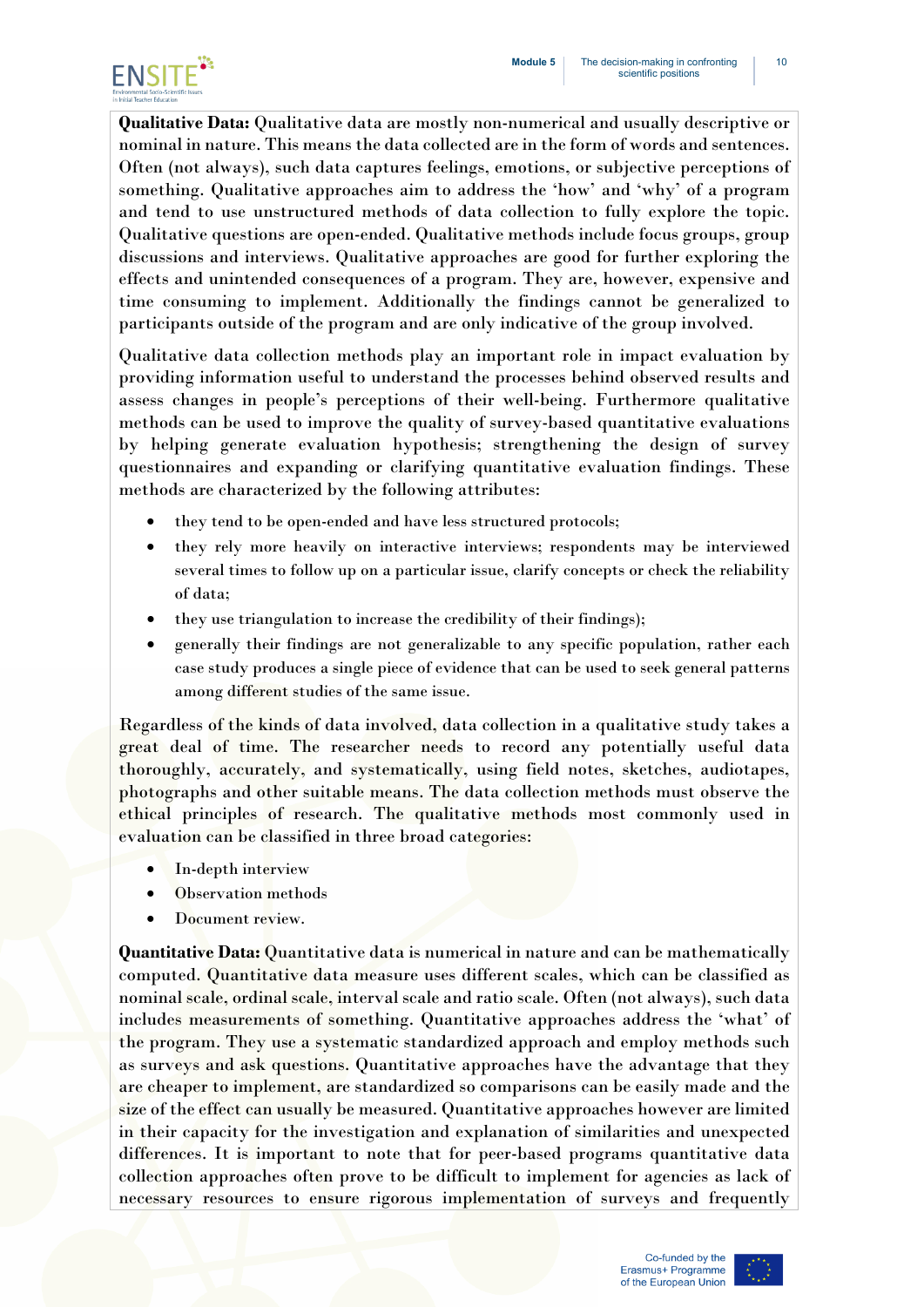![](_page_11_Picture_1.jpeg)

experienced low participation and loss to follow up rates are commonly experienced factors. The Quantitative data collection methods rely on random sampling and structured data collection instruments that fit diverse experiences into predetermined response categories. They produce results that are easy to summarize, compare, and generalize. If the intent is to generalize from the research participants to a larger population, the researcher will employ probability sampling to select participants. Typical quantitative data gathering strategies include:

- Experiments/clinical trials.
- Observing and recording well-defined events (e.g., counting the number of patients waiting in emergency at specified times of the day).
- Obtaining relevant data from management information systems.
- Administering surveys with closed-ended questions (e.g., face-to face and telephone interviews, questionnaires etc).
- In quantitative research (survey research), interviews are more structured than in Qualitative research. In a structured interview, the researcher asks a standard set of questions and nothing more. Face -to -face interviews have a distinct advantage of enabling the researcher to establish rapport with potential participants and therefore gain their cooperation.
- Paper-pencil-questionnaires can be sent to a large number of people and saves the researcher time and money. People are more truthful while responding to the questionnaires regarding controversial issues in particular due to the fact that their responses are anonymous.

#### **3.2 Data collection methods**

![](_page_11_Picture_10.jpeg)

There are many ways of classifying data. A common classification is based upon who collected the data.

**Primary data.** Data that has been collected from first-hand-experience is known as primary data. Primary data has not been published yet and is more reliable, authentic and objective. Primary data has not been changed or altered by human beings; therefore its validity is greater than secondary data. Importance of Primary Data: In statistical surveys it is necessary to get information from primary sources and work on primary data.

**Sources of Primary Data:** Sources for primary data are limited and at times it becomes difficult to obtain data from primary source because of either scarcity of population or lack of cooperation. Following are some of the sources of primary data.

• **Experiments:** Experiments require an artificial or natural setting in which to perform logical study to collect data. Experiments are more suitable for chemistry, biology, medicine, and for other scientific studies. In experiments the experimenter has to keep control over the influence of any extraneous variable on the results.

![](_page_11_Picture_16.jpeg)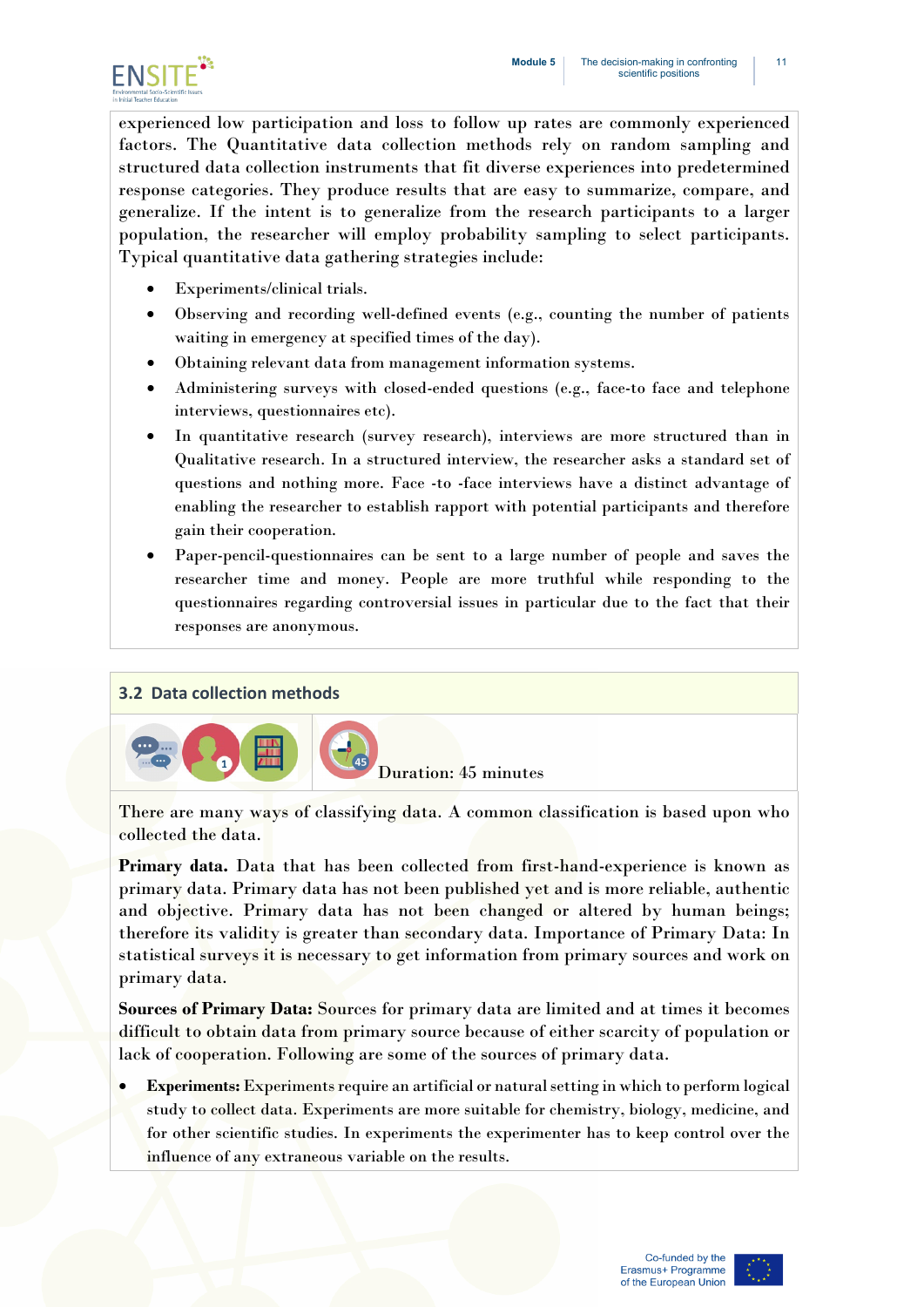![](_page_12_Picture_1.jpeg)

- **Survey:** Survey is most commonly used method in social sciences, management, marketing and psychology to some extent. Surveys can be conducted in different methods.
- **Questionnaire:** It is the most commonly used method in survey. Questionnaires are a list of questions either open-ended or close-ended for which the respondents give answers.
- **Interview:** Interview is a face-to-face conversation with the respondent. In interview the main problem arises when the respondent deliberately hides information otherwise it is an in depth source of information.
- **Observations:** Observation can be done while letting the observing person know that s/he is being observed or without letting him know. Observations can also be made in natural settings as well as in artificially created environment.

#### **Advantages of Using Primary Data:**

- The investigator collects data specific to the problem under study.
- There is no doubt about the quality of the data collected (for the investigator).
- If required, it may be possible to obtain additional data during the study period.

**Secondary data.** Data collected from a source that has already been published in any form is called as secondary data. The review of literature in any research is based on secondary data. It is collected by someone else for some other purpose (but being utilized by the investigator for another purpose). For examples, Census data being used to analyze the impact of education on career choice and earning. Common sources of secondary data for include censuses, organizational records and data collected through qualitative methodologies or qualitative research. Secondary data is essential, since it is impossible to conduct a new survey that can adequately capture past change and/or developments.

| <b>Method</b>            | When to use                                                                         | How to collect data                                                                                                   |
|--------------------------|-------------------------------------------------------------------------------------|-----------------------------------------------------------------------------------------------------------------------|
| <b>Experiment</b>        | To test<br>causal<br>a<br>relationship                                              | Manipulate variables and<br>measure their effects on<br>others                                                        |
| <b>Survey</b>            | To understand the<br>general characteristics or<br>opinions of a group of<br>people | Distribute a list<br>- of<br>questions to a sample<br>online, in person or over-<br>the-phone.                        |
| Interview/focus<br>group | To gain an in-depth<br>understanding<br>of<br>perceptions or opinions<br>on a topic | Verbally ask participants<br>open-ended questions in<br>individual interviews<br>$\alpha$<br>focus group discussions. |
| <b>Observation</b>       | To understand something<br>in its natural setting.                                  | Measure or survey a sample<br>without trying to affect<br>them.                                                       |

![](_page_12_Picture_13.jpeg)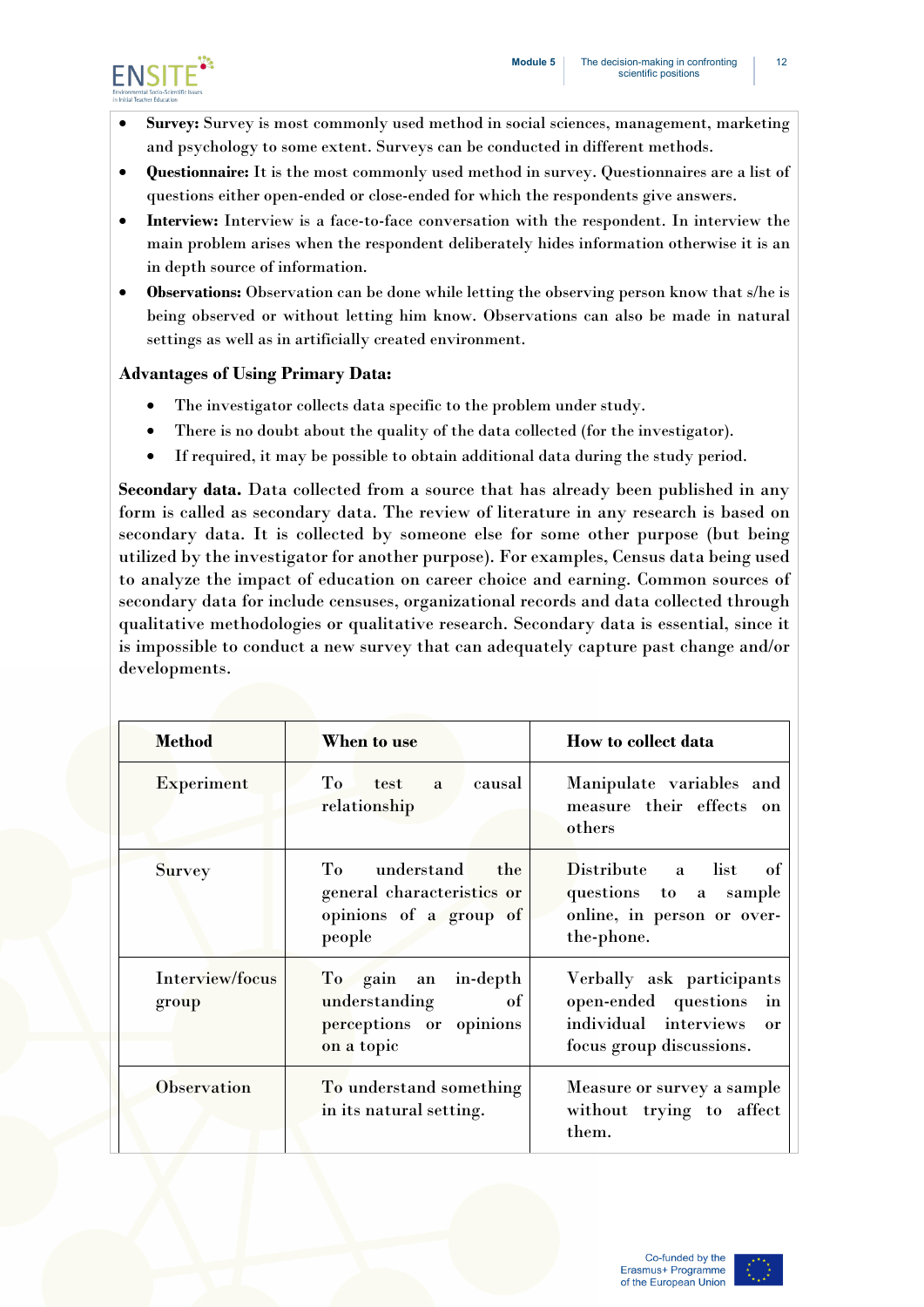![](_page_13_Picture_1.jpeg)

| Secondary data<br>collection | To analyze data from<br>populations that you<br>can't access first-hand | Find existing datasets that<br>already<br>been<br>have<br>collected, from sources such<br>as government agencies or<br>research organizations |
|------------------------------|-------------------------------------------------------------------------|-----------------------------------------------------------------------------------------------------------------------------------------------|
|------------------------------|-------------------------------------------------------------------------|-----------------------------------------------------------------------------------------------------------------------------------------------|

![](_page_13_Figure_3.jpeg)

![](_page_13_Picture_4.jpeg)

## **Materials and resources**

- J. Collins and N. Abdelal Spread of Disease. [https://calculate.org.au/wp](https://calculate.org.au/wp-content/uploads/sites/15/2018/10/spread-of-disease.pdf)[content/uploads/sites/15/2018/10/spread-of-disease.pdf](https://calculate.org.au/wp-content/uploads/sites/15/2018/10/spread-of-disease.pdf) Spread of Disease Video
- Steve Strain (Department of Biology, Slippery Rock University of Pennsylvania) "SIR Epidemic Dynamics" <http://demonstrations.wolfram.com/SIREpidemicDynamics/> Wolfram Demonstrations Project

Access to computers for internet research and collaborative work

![](_page_13_Picture_9.jpeg)

## **References**

#### **References**

Sapsford, R., & Jupp, V. (Eds.). (1996). *Data collection and analysis*. Sage. Peter Stopher (2012). - Collecting, Managing, and Assessing Data Using Sample Surveys-Cambridge University Press

Maasz, J., & O'Donoghue, J. (Eds.). (2011). *Real-world problems for secondary school mathematics students*. Springer Science & Business Media..

![](_page_13_Picture_15.jpeg)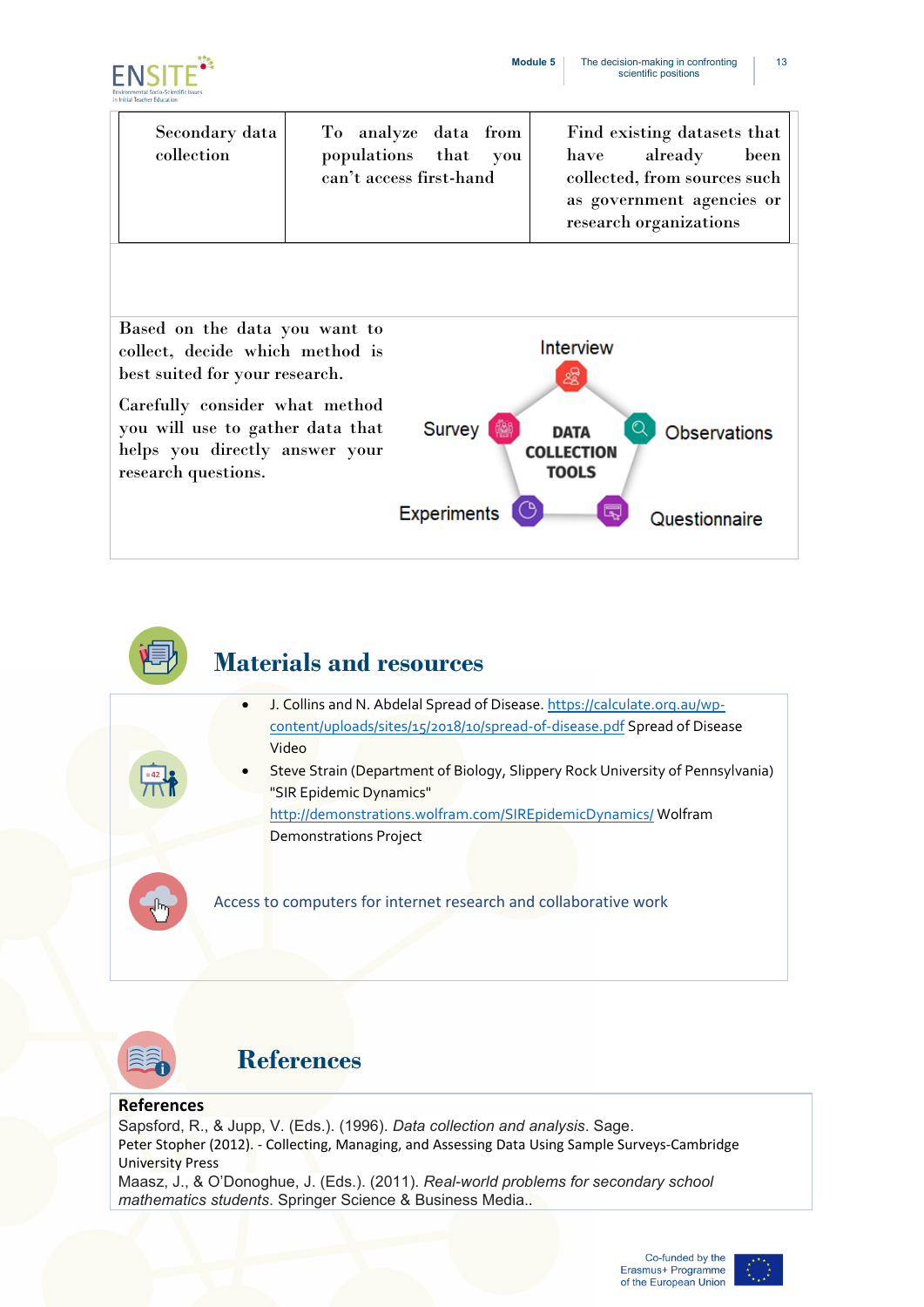![](_page_14_Picture_0.jpeg)

Ledder, G., Homp, M. (2020). Materials for Teaching the SIR [Epidemic](http://dx.doi.org/10.25334/4H67-PT17) Model. QUBES Educational Resources. [doi:10.25334/4H67-PT17](http://dx.doi.org/10.25334/4H67-PT17) Model for Viral Spread

https://docs.google.com/spreadsheets/d/1f7wkHPMYQfGYaeiOQxElx0OIoaFytKpwLyNGhm5tqkg/edit#gid=0

![](_page_14_Picture_4.jpeg)

• Alvarez, M.M., González-González, E. & Trujillo-de Santiago, G. Modeling COVID-19 epidemics in an Excel spreadsheet to enable first-hand accurate predictions of the pandemic evolution in urban areas. *Sci Rep* **11,** 4327 (2021). https://doi.org/10.1038/s41598-021-83697-w

![](_page_14_Picture_6.jpeg)

## **Assessment**

#### **Question 1**

1a) Suppose the reproduction number (R0) for COVID-19 may be as low as 1.5 or as high as 3.5. How many people would we expect to be infected after 5 rounds of transmission if the low R0 is accurate?

*Answer: If you start with 1 infected person, after 5 rounds of transmission about 8 people will be infected.*

1b) How many people would we expect to be infected after 5 rounds of transmission if the high R0 is accurate?

*Answer: If you start with 1 infected person, after 5 rounds of transmission about 525 people will be infected.*

1c) Why does the accuracy of the R0 value matter?

*Answer: Answers may vary. One possible answer: Because each round of transmission is exponential, a small change in R0 results in a large difference in the number of infected people.*

1d) Why do you think there is such a big range for the R0 value for COVID-19 at this point in time?

*Answer: Answers may vary. One possible answer: We are still learning more about the spread of Covid-19. There are a number of additional factors that could impact the rate of transmission such as social distancing and wearing masks.*

#### **Question 2**

2a) R0 for the common flu is estimated at 1.3. If we assume R0 for COVID-19 is 3, how many more people can we expect to be infected by COVID-19 compared to the flu after 10 rounds of transmission?

*Answer: Assuming you start with 1 infected, the common flu would infect 14 people total. Covid-19 would infect 59,049. About 59,035 more would be infected by Covid-19.*

2b) How many rounds of transmission of the flu would it take for flu to infect the number of people infected by COVID-19 after 10 rounds of transmission? *Answer: About 42 rounds of transmission.*

2c) If you had to calculate the number infected after 3 rounds of transmission by hand

![](_page_14_Picture_23.jpeg)